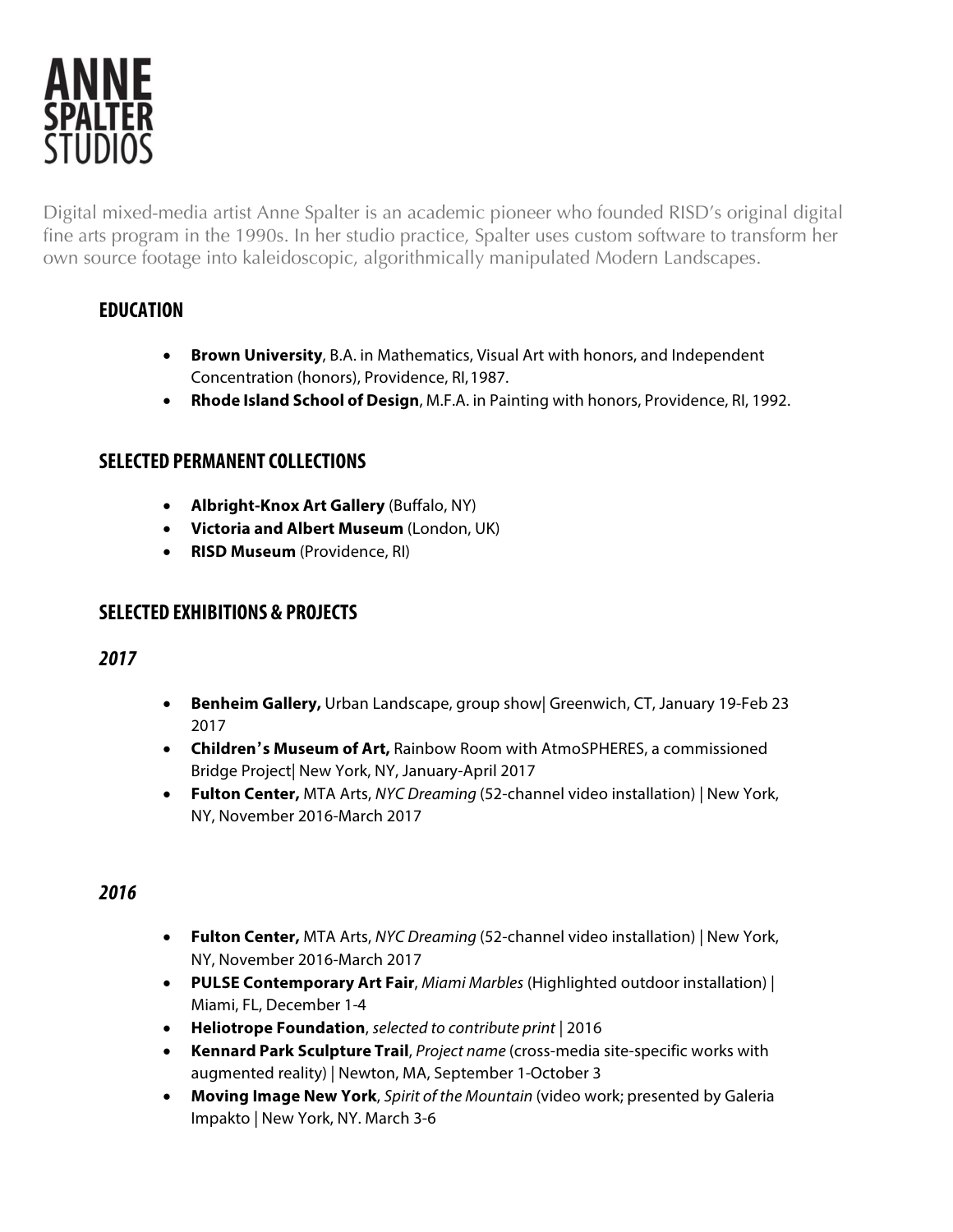- **SPRING/BREAK Art Show**, *Precession* (Highlighted installation; curated by Elizabeth Keithline) | New York, NY, March 2-7
- **Lumen Prize Global Exhibition Tour**
	- § **Caerphilly Castle** | Wales, U.K., November 23-28
	- **Covent Garden** | London, U.K., July 8-10 (Electronic Visualisation & Arts Conference)
	- § **Callahan Gallery** | Brooklyn, NY, April 30-May 5 (Creative Tech Week NYC)
	- § **Leeds Digital Festival**, Leeds, UK, April 25-29
	- § **Canary Wharf Winter Lights Festival** | London, U.K., January 5-30

### *2015*

- **Spectrum Miami (Blink Group Gallery)**, Miami, FL, Dec 1-6
- **Mark Miller Gallery**, *On & On: Art Without End,* curated by Elizabeth Keithline,World of Water and Palm Fronds: Bora Bora videos, New York, NY, November 8-December 6, 2015.
- **Los Angeles Center for Digital Art**, *Electron Salon*, International Group Exhibit, October 17-November 18, 2015.
- **ISEA2015: DISRUPTION**, 21st International Symposium on Electronic Art,"NYC Unfolding" video, Vancouver, CA, August 14-18,2015.
- Luminous Flux 2.0: New and Historic Works from the Digital Art Frontier atthe
- **Thoma Foundation**, Santa Fe, NM, starting July 24, 2015.
- **Museum of Fine Art,** Split, Croatia, PHLOGISTON, "On Fire" video, July 2-August30, 2015.
- **Brattleboro Museum & Art Center, Brattleboro, VT,** (Computers+Art)/Time, June 26- September 25, 2015.
- **Art Lima**, with Galerie Impakto, April 23-26,2015
- **Royal Caribbean's Anthem of the Seas,** large-scale video/print "SecretOcean", launched April 23, 2015.
- **Galeria Impakto**, Group exhibition: Technology, video prints and video gems,Lima, Peru, February-March, 2015.
- **Museum of Fine Art,** screening for Museum Night, Split, Croatia, January 30,2015
- **229 W43rd Street Lobby**, video installation on large screens in main lobby--NYC Yahoo and Snapchat headquarters. January-June2015
- **Lumen Prize Global Exhibition Tour**
	- § **New York Institute of Technology** | New York, NY, December 8-10
	- § **Jin Space Gallery** | Shanghai, China, November 20-22

- **Art Miami**, with Magna Metz Gallery, Miami, FL, December 2-7,2014.
- **Cynthia-Reeves** at **Independent Art Projects**, Solo Show entitled"Modern Renaissance." North Adams, MA, November 22, 2014-February 22,2015.
- **Art Silicon Valley**, with Cynthia Reeves Gallery, San Francisco, CA, October 9-12, 2014.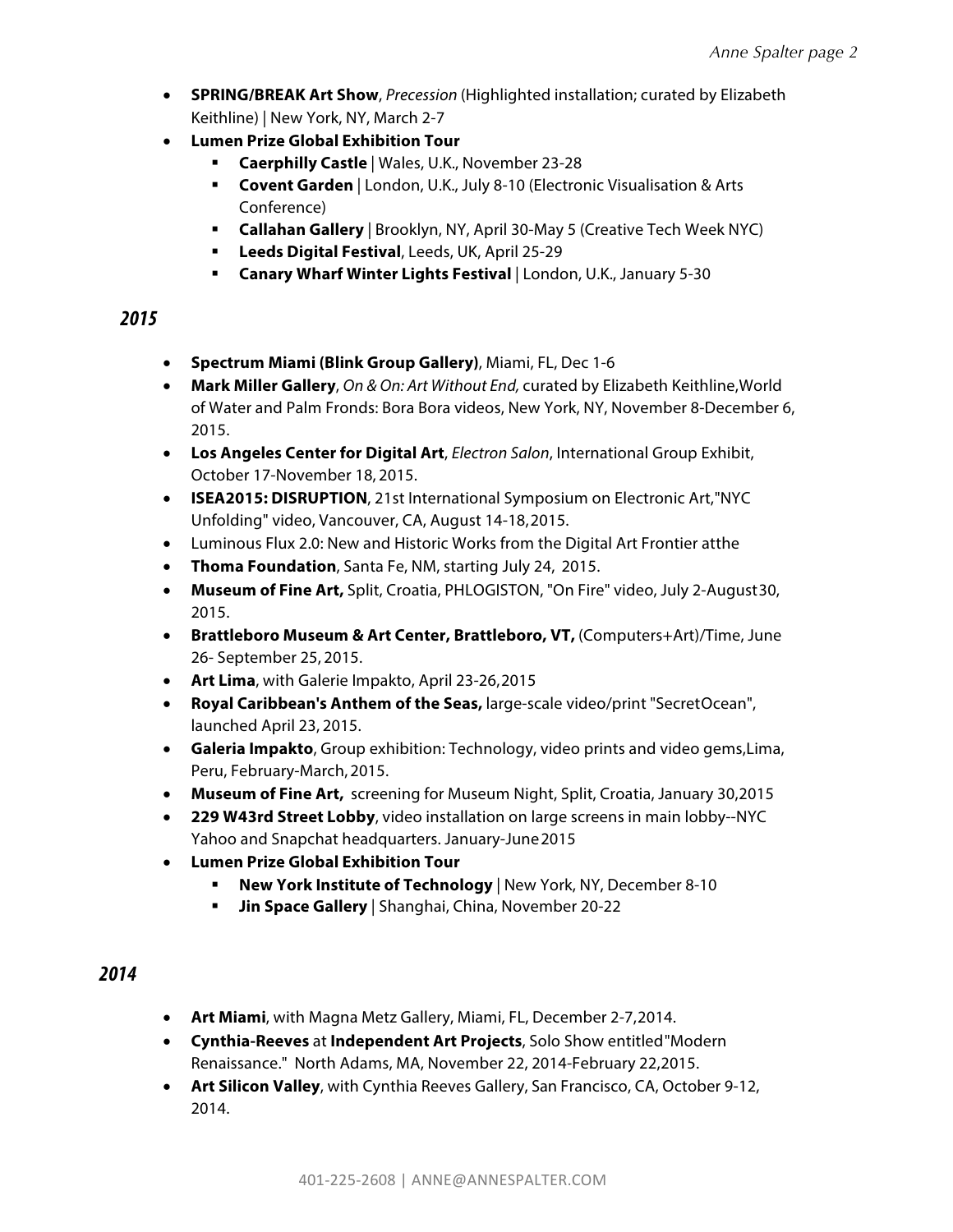- **ISEA 2014: Location, the 20th International Symposium on Electronic Art.** *Video in art show,* October 30-November 8, 2014, Dubai,UAE.
- **Art House,** Luminous Flux: digital and geometric art from the Thoma Foundation, Topio**,** *video coffee table,* Santa Fe, September2014.
- **Industrial Art Biennial**, Labin, Croatia, video works projected, September 19- October 10, 2014. Video projections in Rasa, Croatia, September 27,2014.
- **Magnan Metz.** Group Exhibition: Destination Unknown, New York, NY, June-July 2014
- **Downtown Fair: modern and contemporary NY 2014.** *Large-scale video print diptych World of NYC,* **with Cynthia Reeves Projects,** NY. May 8-11, New York City, NY,2014.
- **Brattleboro Museum and Art Center,** Flora: A Celebration of Flowers in Contemporary Art, March 15-June 22, 2014. *Dessert Flower video, Sunflowers video, VideoGems.*
- **SCOPE: New York 2014.** *Video Prints,* March 6-92014.
- **Periphery, RISD Alumni Show** curator Cady Thomkins, Cady ThompkinsProjects. March, 2014. *Topio Video Table*.
- **Visual Aids, Postcards From the Edge**, Luhring Augustine, New York, NY.Annual fundraiser. January 24-26,2014.
- **Design Expo 2014: Impact**, Jamestown Art Center, Jamestown, RI. January23- February 23, 2014. *Bora Bora Sunset video*.
- **COLLISION20:bilocate,** Boston Cyberarts Gallery, Jamaica Plains, MA, January17, 2013-February 23, 2014. *Topio Video Coffee Table*.Catalog

- **SCOPE: Miami Beach,** in conjunction with Art Basel: Miami Beach**.** *Topio Video Coffee Table and Video Gems*, December 3-82013.
- **Los Angeles Center for Digital Art (LACDA),** Electron Salon, two prints, November 14- December 7, 2013.
- **ArtsyShark,** Featured Artist. http://www.artsyshark.com/2013/11/11/featured- artistanne-spalter/. November 2013.
- **Studio 1504,** *"PVD: TLA" Contemporary Art from Providence, RI,* fine art digital wall decals, Abu Dhabi, UAE, October 25,2013.
- **ARTcetera2013**, video gem. Boston, MA, October 5,2013.
- **Shattuck Gallery,** *Digital Art: (R)evolution,* works by Anne Spalter, LeslieThornton, and selections from the Anne & Michael Spalter Collection, Westport,MA, October 2-
- November 10, 2013.Catalog
- **DIRT Gallery, "SMORGASBORD,"** curated by Lucas Lai and Scott Murphy, NY, July 27- Aug31, 2013.
- **Museum of Art, Rhode Island School of Design (RISD),** *Locally Made***.** "Factory" video in group show, video works curated by guest curator Dina Deitsch (Contemporary Art Curator, deCordova Museum) July-November 2013.
- *EXPOSURE: 2013*, **See | Exhibition Space**, Long Island City, NY. Still imagesfrom videos. July 2013.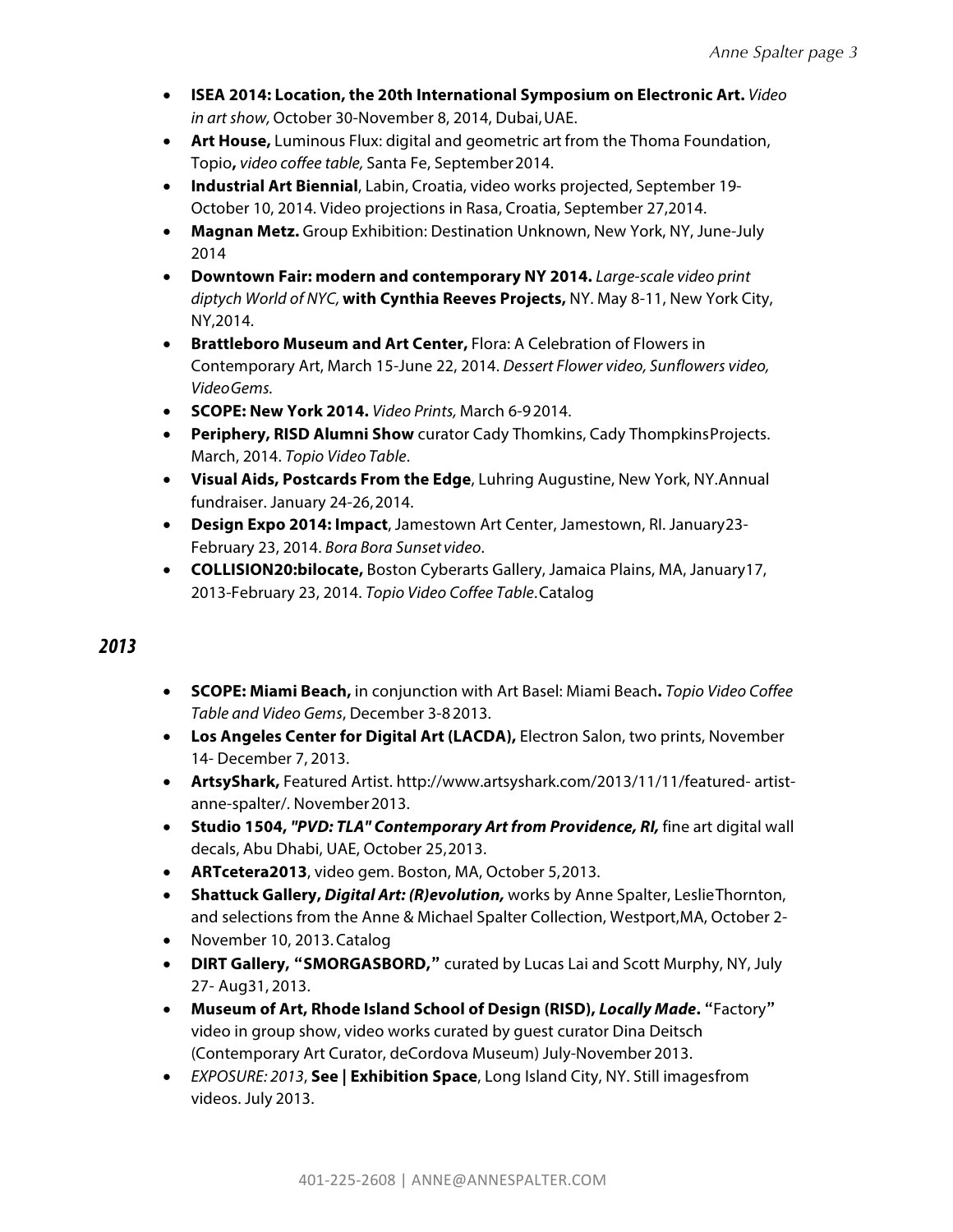- *IN/SIGHT*, **Blanc Gallery**, Cambridge, MA. Curated by Casey Curry and Matt Doyle.July 6-27, 2013.
- Unpredictable Patterns of Behavior, **ArtCenter/South Florida**, "i95" video in group show curated by Ombretta Agro, June and July2013.
- **Moving Image: Contemporary Video Art Fair** (part of Armory Week), New York,NY 2013. "Sky of Dubai," presented by toomer labdza. March 2013.
- Mills Pond House Gallery, REFLECTION. "Factory" video in group show. **Juror James H. Rubin.** St. James, NY. March 2013.
- **Manifest Gallery, CODE D.** "I95" video in group show. Cincinnati, OH. March2013.
- **RADIUS: An Exhibition of RISD Alumni juried by Bunny Harvey**. Keeseh Studios, RI. "Multimedia coffee table." February 2013.
- **Postcards from the Edge** by Visual Aids. Fundraiser show atSikkema Jenkins. January 2013.
- **Women in Photography International Show at Photo LA. Reference: Transportation**. Los Angeles, CA. January 2013.*2012*
- Artist's Talk at **TriesteContemporanea. Videospritz** 2012/ Anne Spalter-Modern Landscapes, Trieste, Italy. December 7,2012.
- **Solo show in The Forum Gallery, Zagreb, Croatia**, December 2012-January2013.
- **COLLISION18, Boston Cyberarts Gallery**, November 9 December 8, 2012.Digital video work in group show.
- DECADE: Contemporary Collecting 2002-2012, Albright-Knox Gallery, Buffalo,NY,
- September 2012-Janurary 2013
- **ISEA2012: Machine Wilderness**, Digital video work "Sunrise over Rockefeller Center," Albuquerque, NM, September 2012-January2013.
- **Distributed Microtopias**, Fingerlakes Environmental Film Festival (FLEFF), Ithaca College, "Sky of Dubai," curated by Dale Hudson, 2012.
- **Samek Art Gallery**, Bucknell University, Large-scale projection of "Sunrise Over Rockefeller Center," December, 2012.
- **The Billboard Art Project**. 60 images on an Atlanta, GA digital billboard. Atlanta,GA, October 2012. Additional screenings as part of **Color Shift, A selection of images curated for the billboard by KaterinaLanfranco**.
- **Solo Show, "From Las Vegas to Dubai**," digital videos and prints, CanditaClayton Studios, RI. May 31- June 172012
- **Solo Show, "Traffic Circle," Stephan Stoyanov/Luxe Gallery**, New York, NY.Digital video works. December 2011-January 2012

- **ISEA2011: Istanbul**. Digital videos shown on panel. September 2011. Istanbul, Turkey. September 2011.
- **Big Screen Plaza**, Digital video "Clouds" series shown on outdoor 30-foot-wide screen, Chelsea, New York, July2011.
- T**he RISD Museum of Art, Open Call: Video Art,** an outdoor screening event, July 2011.
- Digital video works in group show **"Places," Stephan Stoyanov/Luxe Gallery**,New York, NY. July 2011.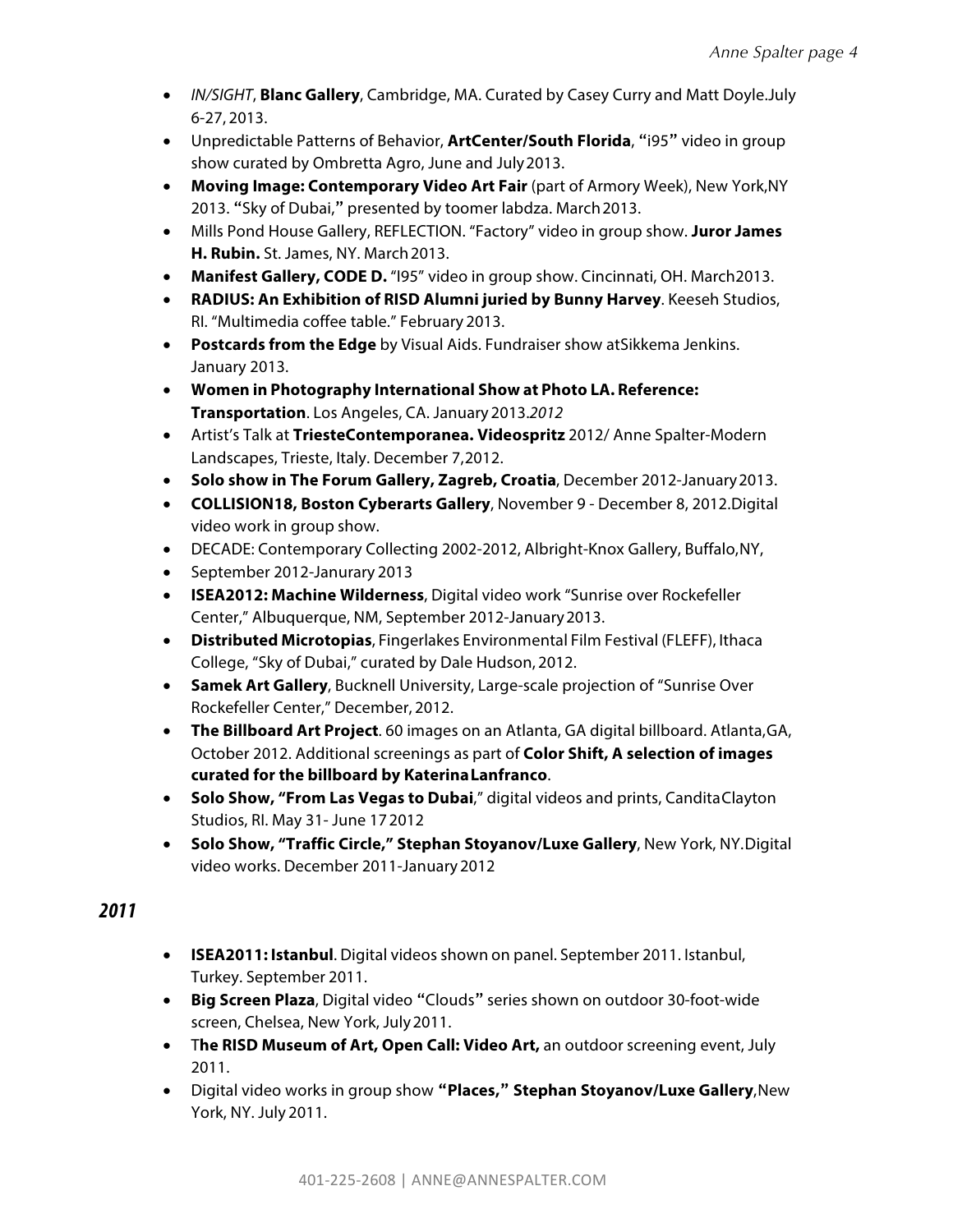- **Videos and drawings in group show**, Candita Clayton Studios, Providence, RI,June 2011.
- **ROMA: The Road to Contemporary Art**, still and video works in art fair, RomeItaly,
- May 2011
- **Interview on DubaiOne TV** on "Studio One" show.
- Drawings in group show, **Candita Clayton Gallery**, Providence, RI, December 2010- January 2011.

#### *2010 and Earlier*

- Pieces in group show, **WestSide Arts**, Providence, RI, November2010.
- **Alpha Gallery, Boston, MA**, 2008. Charcoal drawing in groupshow.
- **SIGGRAPH 2003 Art Show**, two oil paintings in group show, San Diego,2003.
- **Colville Place Gallery**, 1 Colville Place, London, England, Digital work in groupshow, 1998.
- **The DeCordova Museum and Sculpture Park and the Computer Museums**, Lincoln and Boston MA. Three digital works in "The Computer in the Studio",1994.
- **By Virtue of Excellence: Rhode Island Women Artists, David Winton Bell Gallery**, Providence, RI. Three digital works included,1994.
- Still Images/Moving Pictures: **David Winton Bell Gallery**, Providence, RI. Two digital works included, 1994.
- Grayscale Highway, List Building, Brown University. One-person show,1993.
- A Modern Landscape. **Billboard** in downtown Providence, RI,1993-1996.
- **SIGGRAPH 1992 Art Show**, two pieces in juried show, Chicago,1992.

### **ART PRESS**

- **Fulton Center,** MTA Arts, *NYC Dreaming* (52-channel video installation) | New York, NY, November 2016-March 2017
	- § **TimeOut** || *Fulton Center video transforms NYC into a kaleidoscopic panorama*; "The holidays are here, ushering in seasonal spectacles all over town, from Rockefeller Center to the Oculus. The Fulton Center has just joined in with a digital installation showing New York City as a procession of mesmerizing, kaleidoscopic views. Aptly titled New York Dreaming, the video is the handiwork of artist Anne Spalter. Sponsored by MTA Arts & Design, New York Dreaming plays on loop for two minutes at the beginning of each hour." December 9, 2016
	- **Untapped Cities** || *New York Dreaming Video at Fulton Center Shows NYC in Kaleidoscope*; "A new large scale video installation from MTA Arts & Design has been unveiled at Fulton Center, showing New York City's architecture akin to a kaleidoscope. The work, New York Dreaming, by media artist Anne Spalter, is described as a "meditation on the city and the constant self-realization of its physical and psychic existence." With a strong focus on architecture, Spalter takes the New York City skyline and uses a custom software to turn these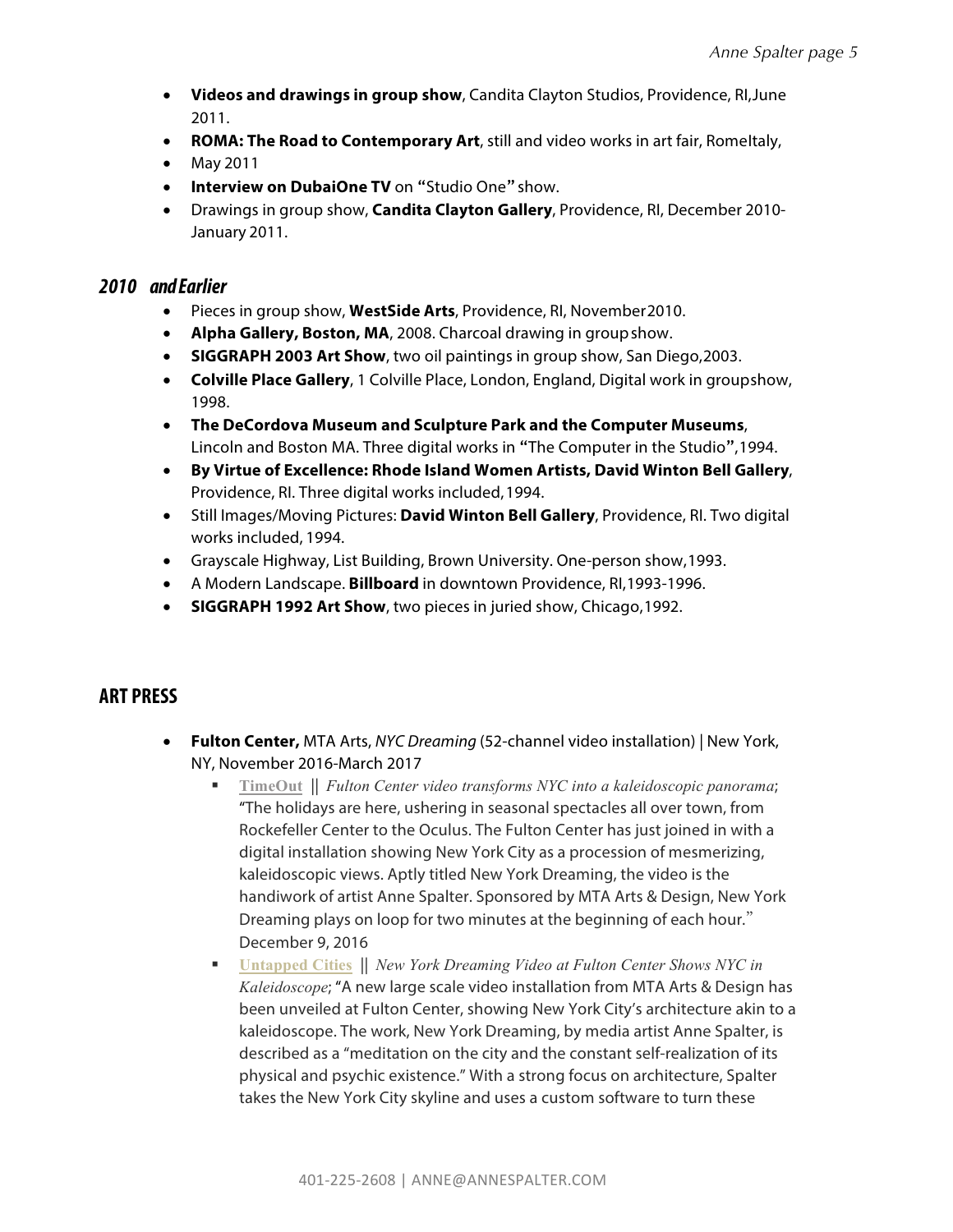images into something psychedelic." November 29, 2016

- § **Architects Newspaper** || *New York Dreaming/WeWork opens offices next to Fulton Center's Sky Reflector-Net*; "Also appearing this week within the Fulton Center is a new artwork installed by the MTA Arts & Design program. Titled New York Dreaming and by artist Anne Spalter, the kaleidoscopic video installation on show for the holiday season." December 7, 2016
- **Miami Marbles***,* PULSE Contemporary Art Fair's inaugural PROJECTS Special Commission (PULSE Miami Beach, December 1 - 4, 2016)
	- § **Billboard** || *Art Basel Miami: 6 Events You Don't Want To Miss*; "check out the site-specific installation "Miami Marbles" ... by digital artist Anne Spalter, who created images on large spheres using photos and videos of Miami." Nov. 29, 2016
	- § **Blouin Artinfo** || *Must-See Satellite Fairs in Miami*; "Heading into its 12th year in Miami, [PULSE] is debuting its first special commission from the digital arts pioneer Anne Spalter. Attendees can view her manipulated photographs and video footage, taken from events during last year's Art Basel Miami Beach, on large-scale kaleidoscope-patterned "marbles" throughout the fair." Nov. 29, 2016
	- § **artnet News** || *Female Artists Take Their Rightful Place at PULSE Miami Beach*; "[*Miami Marbles* is] PULSE's first stab at a specially-commissioned project, and it makes for a striking entryway to the fair." Dec. 2, 2016
	- **VICE** || *16 Must-See Shows at Art Week Miami 2016*; "There's much more to Anne Spalter's *Miami Marbles* project for PULSE art fair than meets the eye ... Spalter herself is something of a Renaissance woman: she majored in mathematics at Brown University, received her MFA in painting from RISD, and founded the digital fine arts program at RISD in the 1990s. If, against all odds, the Miami art scene doesn't provide enough stimulation this December, perhaps adding another virtual dimension, another layer of reality, will finally satisfy." Nov. 28, 2016
	- § **VICE** || *13 Works Dominating Art Basel Online; "*These thirteen pieces are the like-rockets that have been showing up over and over on the art world's Instagram feed." Dec. 2, 2016
	- § **The Huffington Post** || *Art Basel in Miami Beach 2016: The Best Events of the Week*; "Anne Spalter's site-specific installation, Miami Marbles, are a must-see." Dec. 3, 2016
	- § **The Financial Times** || *Art museums heating up Miami's cultural scene*; "Visitors to this year's edition [of PULSE] will be greeted by Anne Spalter's installation, *Miami Marbles*: abstract digital images of the city printed on huge orbs." Nov. 25, 2016
	- § **The Miami Herald** || *Women Artists to Look Out For During Miami Art Week*; "There will be plenty of women at the forefront of this year's PULSE Art Fair. Among them are accomplished digital mixed-media artist Anne Spalter ... " Nov. 22, 2016
	- § **Interior Design** || *7 Standout Installations From Miami Design Week 2016*; "Anne Spalter's *Miami Marbles*, PULSE Art Fair's inaugural commissioned installation, features digitally manipulated footage of Miami Beach printed on helium-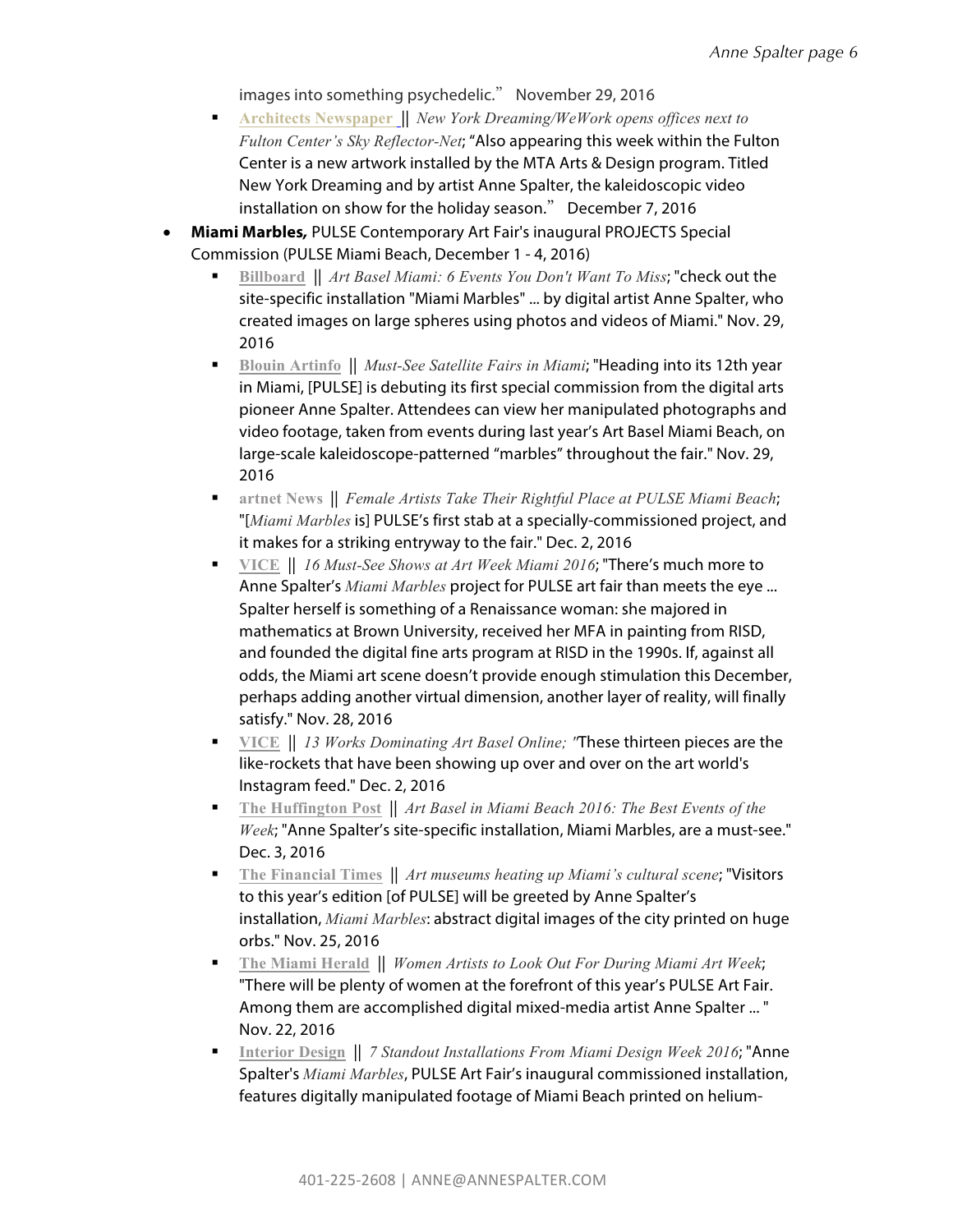filled orbs. A custom augmented reality app makes the spheres swirl kaleidoscope-style." Dec. 7, 2016

- § **PAPER** || *Mega-Guide to Art Basel Miami Beach 2016*; "Check out the sitespecific installation, "Miami Marbles," at [PULSE]'s entrance by digital artist Anne Spalter. The artist used photos and videos of the city to create abstract images on large spheres." Dec. 1, 2016
- § **PSFK** || *Marble-Like Mini-Worlds Invade Miami Art Week And Your Mobile Screen*; "even users who've never stepped foot in Miami Beach can summon up the marble-like mini-worlds ... the app has expanded the longevity of *Miami Marbles* beyond its original intent." Dec. 6, 2016
- **Artsy** || *PULSE Miami Beach 2016 Programming*; "By abstracting Miami's topography, Spalter encapsulates the vibrancy of the city within each of her expansive spheres. An augmented reality component will allow guests to engage with the orbs through an interactive interface." Nov. 18, 2016
- § **Whitewall** || *Your Guide to the Miami Fairs*; "PULSE is debuting a PROJECTS section with "Miami Marbles"—a commission from digital artist Anne Spalter that uses photographs and video replicas of last year's Miami Arts Week, and digitally alters and distills images of the city's atmosphere, architecture, and foliage to create contemporary landscapes." Nov. 23, 2016
- § **Whitewall** || *PULSE Miami Articulates Postmodernism*; "When approaching the two interfacing North and South tents, floating bubbles that seem to be retaining all the camp imagery of Miami from exploding, welcome you and set the tone for what awaits.*"* Dec. 1, 2016
- § **Forbes Travel Guide** || *Everything You Need to Know About Art Basel Miami Beach*; "at PULSE Miami Beach (December 1 to 4), catch more than 70 galleries plus its first commissioned work by digital artist Anne Spalter," Nov. 30, 2016
- § **The New York Post** || *Everything You Need to Know About Miami Art Week;* "Digital artist Anne Spalter is creating an augmented-reality installation, *Miami Marbles*, consisting of spheres printed with abstracted city images. Use the Marbles app to make them morph and to spot other orbs throughout the fair." Nov. 29, 2016
- § **Widewalls** || *PULSE Miami Beach Returns Strong for the 12th Edition*; "Spalter digitally alters and distills images of the city's atmosphere, architecture and foliage to create contemporary landscapes." Nov. 29, 2016
- **Rug News** | *Liora Manné Takes 'Art for the Floor' to New Heights at Art Basel Miami*; "Manné takes custom floor coverings to new heights of artistry in collaboration with renowned digital artist Anne Spalter. " Nov. 30, 2016
- **Precession**, large-scale highlighted installation, SPRING/BREAK Art Show, March1-7, 2016
	- § **Blouin Modern Painters**, *Hey, Don't I Know You?*, Spring/Break Art Show photo | May 2016
	- § **AUTRE ||** [Fashion Preview] Paris Ready-to-Wear Collections 2016, by Adam Lehrer. On Givency: "The curiosity resulted in wild psychedelic prints, like mandala-decorated blouses and dresses that were not all that unlike Anne Spalter's recent exhibit at Spring Break Art Show. " March 10, 2016. http://www.pasunautre.com/this-and-that- main/2016/3/10/paris-fashion
	- § *PAPER* || *9 Things to See This Armory Arts Week*; "Check out <SPRING/BREAK Art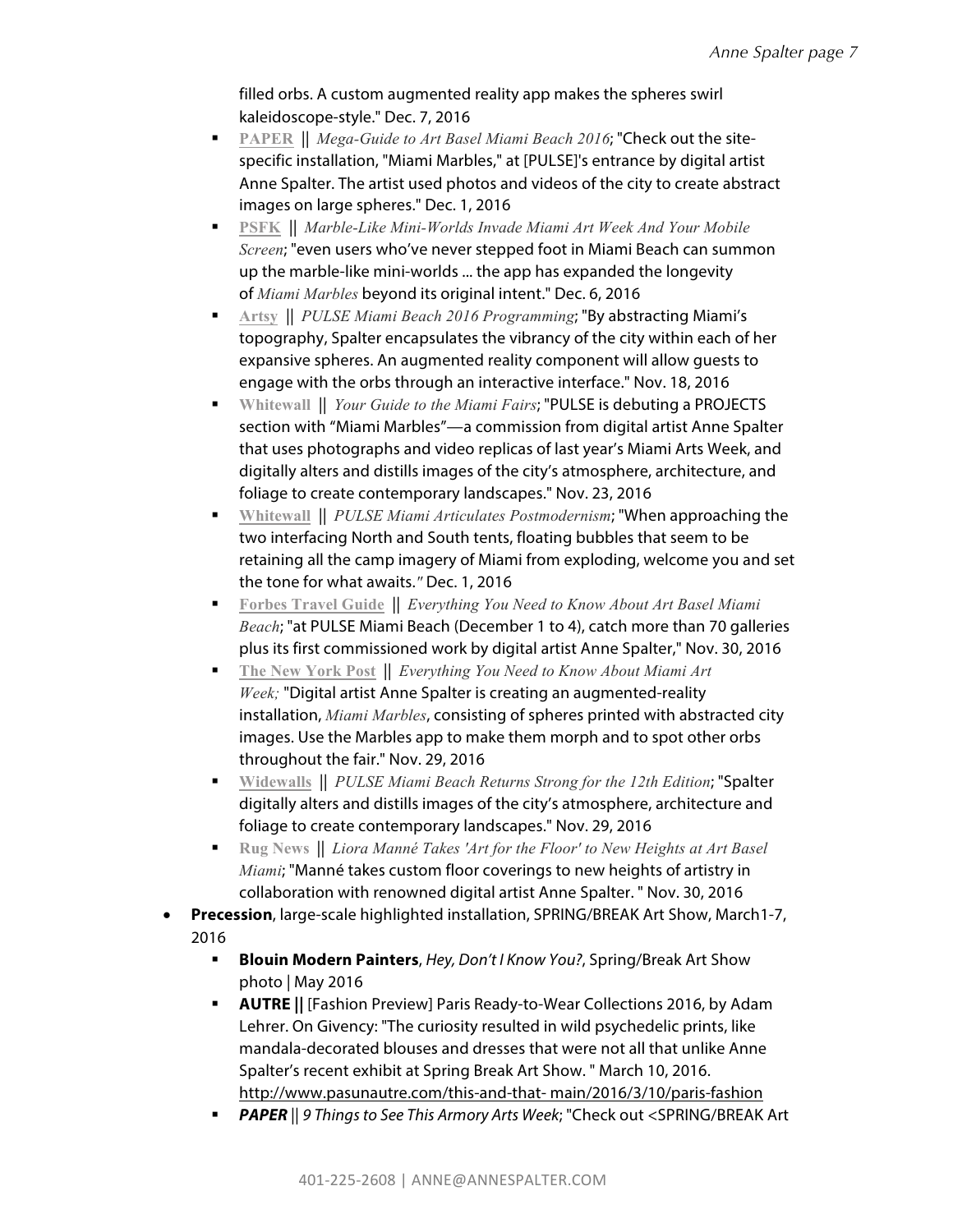Show's> lobby installation by Anne Spalter, founder of RISD's original digital art curriculum in the 90s," March 1,2016

- **Surface** || Instagram: "This intervention by Anne Spalter of the James A. Farley Post Office's old Directory board is ingenious.' —*Surface* editor-in-chief @spencercbaileyon
- @annespalter's work at @spring breakartshow," March 5,2016
- § *Forbes* || *Today is the Last Day to View Digital Artist Anne Spalter's SPRING/BREAK Art Show Lobby Installation*; "Spalter, who has a BA in mathematics and visual art from Brown as well as an MFA from RISD, seeks to make measurable and algorithmic sensein the chaos of everyday life ... There is something comforting about looking at Spalter's work," March 7, 2016
- § *Whitehot Magazine of Contemporary Art* || *Anne Spalter's* Precession *at SPRING/BREAK Art Show*; "*Precession* is a kaleidoscopic digital mandala of whirling New York ephemera," March 2016
- § *Bedford + Bowery / New York Magazine* || *How to See Art During Armory Weekend and Still Afford to Eat*; "It seems that the installation work is what many of us willfind most eye-popping at Spring/Break -- *Artsy* shared photos of one by artist Anne Spalter, who made use of the existing walls and mounted flat screen panels to craft a cosmic, oil-slicked playground for amoebas," March 4,2016
- § *Village Voice* || *Spellbinding Pieces at the 2016 SPRING/BREAK Art Show*; "Artist Anne Spalter in front of her installation *Precession*," March 4,2016.
- § *Artforum* || *Rites of Spring: Armory Arts Week*; "At the third-floor entrance <of SPRING/BREAK Art Show> were three thousand square feet of a digitally printedNew York mural by Anne Spalter," March 7,2016
- § *Whitewall* || *SPRING/BREAK's Fifth Installment: The Coolest Show this Week;* "... the 3,000 square foot installation is a swirl of psychedelic algorithms ... including video installations on small screen panels <which> find ways to tuck perfectly in between images of New York City," March 3,2016
- § *Hyperallergic* || *Spring/Break, a Sprawling Alternative Art Fair that Delivers*; featured image: " ... Anne Spalter's allover lobby mural *Precession*, curated by Elizabeth Keithline," March 3,2016
- § *Gothamist* || Album: *Spring/Break Kicks Off Armory Arts Week With A Long Line & A Kissing Closet* (photo 4), March 2,2016
- § *Artsy* || *At SPRI*NG/BREAK, 800 Artists Tackle Technology, Ownership, and Appropriation; featured image: "Anne Spalter's installation curated by Elizabeth Keithline," March 2, 2016
- **BlouinArtInfo** || A Guide to the Fairs of Armory Week 2016, Noelle Bodick | MARCH 02, 2016 http://www.blouinartinfo.com/photo-galleries/a-guide-tothe-fairs-of-armory- week-2016?image=79
- **Our RISD:** Spalter Transforms Skylight. March 2, 2016. http://our.risd.edu/post/140333393839/spalter-transforms-skylight
- § "News and Views on Digital Fine Art," **Lumen Prize blog**, Talk summaries from September 24, 2015. Posted October 2, 2015.http://lumenprize.com/blog
- **Hamptons Art Hub**, 10 Things to Know for Armory Art Week, Pat Rogers, March 2,2016. http://hamptonsarthub.com/2016/03/02/art-fairs-10-things-toknow-for-armory-art- week/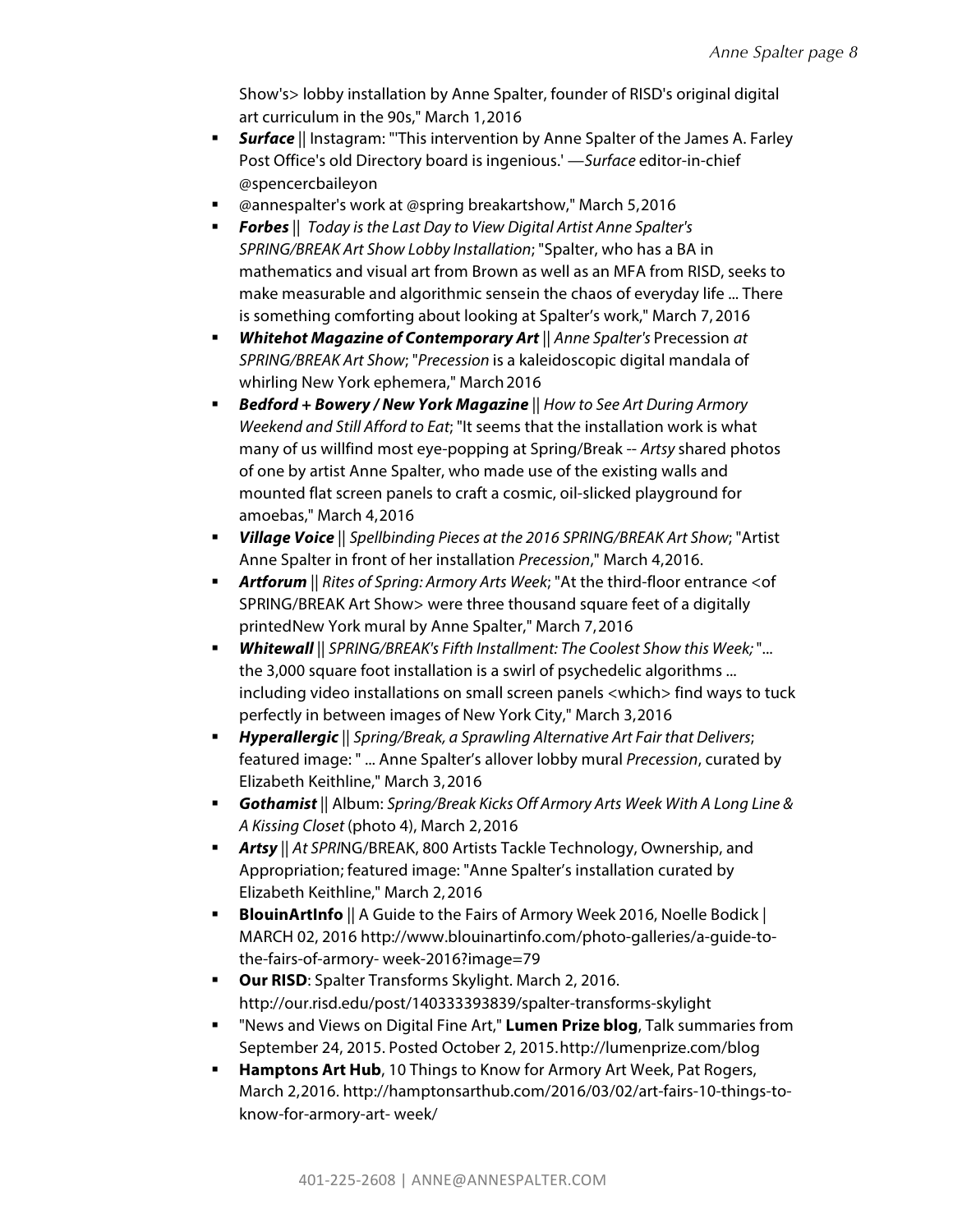- **Our RISD**, "Lumen's Latest Luminaries," by Liisa Silander, August 24,2015. http://our.risd.edu/post/127477390624/lumens-latest-luminaries
- **Thinking Through Digital Media: Transitional Environment and Locative Places**, Dale Hudson and Patricia R. Zimmerman, Palgrave Macmillan, 2015. Discussion of Sky of Dubai video.
- **Inspirationes Tecnologicas en la Galeria Impakto** *Renacer Digital,* edicion #564, Marzo, 2015.
- **Impakted** by da Artzi, Khipuz, Gerard, Peru's Contemporary Culturemagazine,
- February 25, 2015.http://www.khipuz.com/impakted-by-da-artz/
- **Muestra de arte Teknology**, Asia Sue, #179, Marzo, 2015. https://asiasur.com/sociales/as-179-muestra-de-arte-teknology/
- **LIMA GALLERY**, Teknology at Galerie IMPAKTO, March 24,2015. https://www.facebook.com/limagallery
- **Interview**, youtube video bloghttps://www.youtube.com/watch?v=GC80LeGLPug
- **Albuquerque Journal**, 'Luminous Flux' exhibit features computer-driven art,January 4, 2015. http://www.abqjournal.com/520986/entertainment/computerdriven-art-inexhibit.html
- **Hill Country Observer**, "Modern Landscapes: digitally refracted," JohnSeven, December 2014-January 2015. http://www.hillcountryobserver.com/2014/dec2014artsspalter.htm
- **Vision Magazine**, "Art Electronica," Ben East, Issue 16, October2014. http://vision.ae/en/articles/art\_electronica
- **Maraya Art Center**, Dubai, UAE, November 2, 2014. http://www.enjoygram.com/marayaartcentre, http://www.enjoygram.com/m/844902445159627743\_248106613
- **PalFX**: "Maraya Art Park hosts one of the major exhibitions of (ISEA) 20th International Symposium on Electronic Art to be held for the first time in the UAE.," November 3, 2014. http://www.palfx.info/EN/portal/regional/uae/maraya-art-park-hosts-onemajor-exhibitions-isea-20th-international-symposium-electronic-art-held-first-timeuae/
- **Biennial of Industrial Arts** / Industrial Art Biennial in Labin, H-ALTER, September 19, 2014. http://www.h-alter.org/vijesti/bijenale-industrijske-umjetnosti-industrial-artbiennial-u-labinu
- **Gas lstre.hr**, September 18, 2014. http://www.glasistre.hr/vijesti/kultura/zbognajavljene-kise-otvaranje-bez-laibacha-468598
- **SCOPE New York 2014** Garners Critical Acclaim & Robust Sales, March 18, 2014.http://myemail.constantcontact.com/SCOPE-New-York-2014—-Post-Press-Release.html?soid=1104263747682&aid=QycNyfi9Lfg
- **SAMEK Art Museum** blog, SCOPE Art Fair, Whitney Biennial & Saks: Rants and Pseudomorphisms, Richard Rhinehart, Director, March 13, 2014http://galleries.blogs.bucknell.edu/2014/03/13/scope-art-fair-whitney-biennialsaks-rants-and-pseudomorphisms/
- **Artkabinett**, Basel Opens with a Bang, December 5, 2013http://artkabinett.com/akfile/art-basel-opens-bang
- **The Creators Project**. "Hoverboards and High Art: 7 Tech-Loving Creators We Spotted at SCOPE Miami 2013." Susie Gertner, December 11,2013.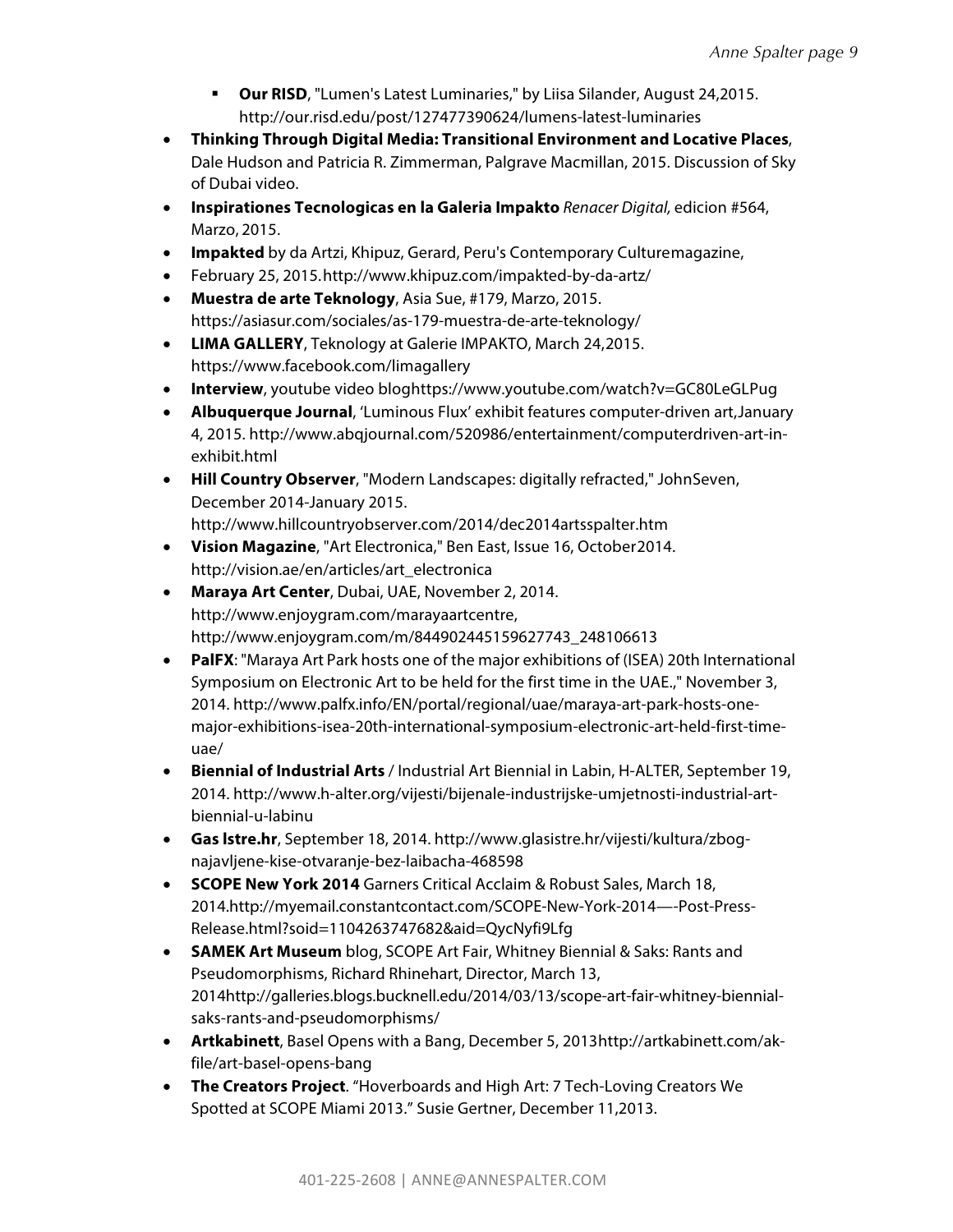http://thecreatorsproject.vice.com/blog/7-tech-loving-artists-we-spotted-at-scopemiami-2013

- **Big Mouth**, live interview at Art Basel: Miami Beach.http://bigmouthgirlz.com/artbasel-miami-2013-2/. December2013.
- **ArtLyst**, "…of particular note…" http://www.artlyst.com/articles/welcome-to-artbasel-miami-party-kicks-off-2013-art-fair, December2013.
- **Art New England Magazine**, "Considering Digital Art: (R)evolution, " AnyaVentura, November/December 2013.
- **The Engagement Aesthetic**: Experiencing New Media Art Through Critique, Francisco J. Ricardo, Bloomsbury. Volume 4: International Texts in Critical Media Aesthetics, May 2013. pp.67-71. amazon link
- **ART Berlin**. "Armory Week: A Change is Gonna Come," Myriam Vanneschi.http://www.artberlin.de/kunstmessen/armory-week-review/
- **BLOUIN ARTINFO**, "Moving Image Gathers No Moss, as Video Art Fair Pushes the Medium's Boundaries." Benjamin Sutton, March 8, 2013. http://www.artinfo.com/news/story/875310/moving-image-gathers-no-moss-asvideo- art-fair-pushes-the
- **Hyperallergic**, "Old Favorites and New Surprises at Moving Image", Jillian Steinhauer, March 8, 2013. http://hyperallergic.com/66645/old-favorites-and-newsurprises-at- moving-image/
- **ARTFCITY**, "…new participants we're happy to see on the list…" http://artfcity.com/2013/02/26/tuesday-links-cannibal-edition/. February2013.
- **Blog post review** and interview, Amber Thibault, Fingerlakes EnvironmentalFilm Festival (FLEFF):

http://www.ithaca.edu/fleff/blogs/fleff\_intern\_voices/tags/anne\_spalter/

- **DECADE: CONTEMPORARY COLLECTING 2002–2012**. Albright-Knox Art Gallery, Buffalo, NY, 2012. Pages 56, 58, 82, 83, 301, 309,400.
- **Albright Knox blog**. DECADE Theme Preview: The Wayward Line. http://albrightknox.tumblr.com/post/31997411343/decade-theme-preview-thewayward-line-day-five
- **Digital Art Spring 2013**, Anne Spalter: Artist Biography. EB Bucknam. January 2013.http://digartebb.blogspot.com/2013/01/anne-spalter-artist-biography.html
- In Zagreb for Modern Landscapes show, asampling:
	- § http://port.hr/anne\_spalter:\_modern\_landscapes moderni\_krajolici/pls/w/e vent.event\_page?i\_event\_id=197586&i\_event\_area\_id=24&i\_topic\_id=21
	- § http://www.tportal.hr/servisi/info/info\_detalji?eventId=14141
	- § http://interpublic.hr/dogadjanja/itemlist/tag/galerija%20forum.html
	- § http://www.kic.hr/galerija\_forum.php
	- § Also featured on Croatia HRT1 Culture NewsTV
- **Albright-Knox Art Gallery: Highlights of the Collection**, Marianne W. Smith. "Fracture" digital video work featured. Scala Publishers, April 2012. Pages134-135.
- In New York for Traffic Circle show, asampling:
	- **Modern Painters**, Review of "Traffic Circle" solo show, Karen Archey, March 2012, p. 78.
	- § **Post-Medium Critique**, "Anne Spalter's Scenes from the North Pole of Transcendence," Francisco J. Ricardo. December 8,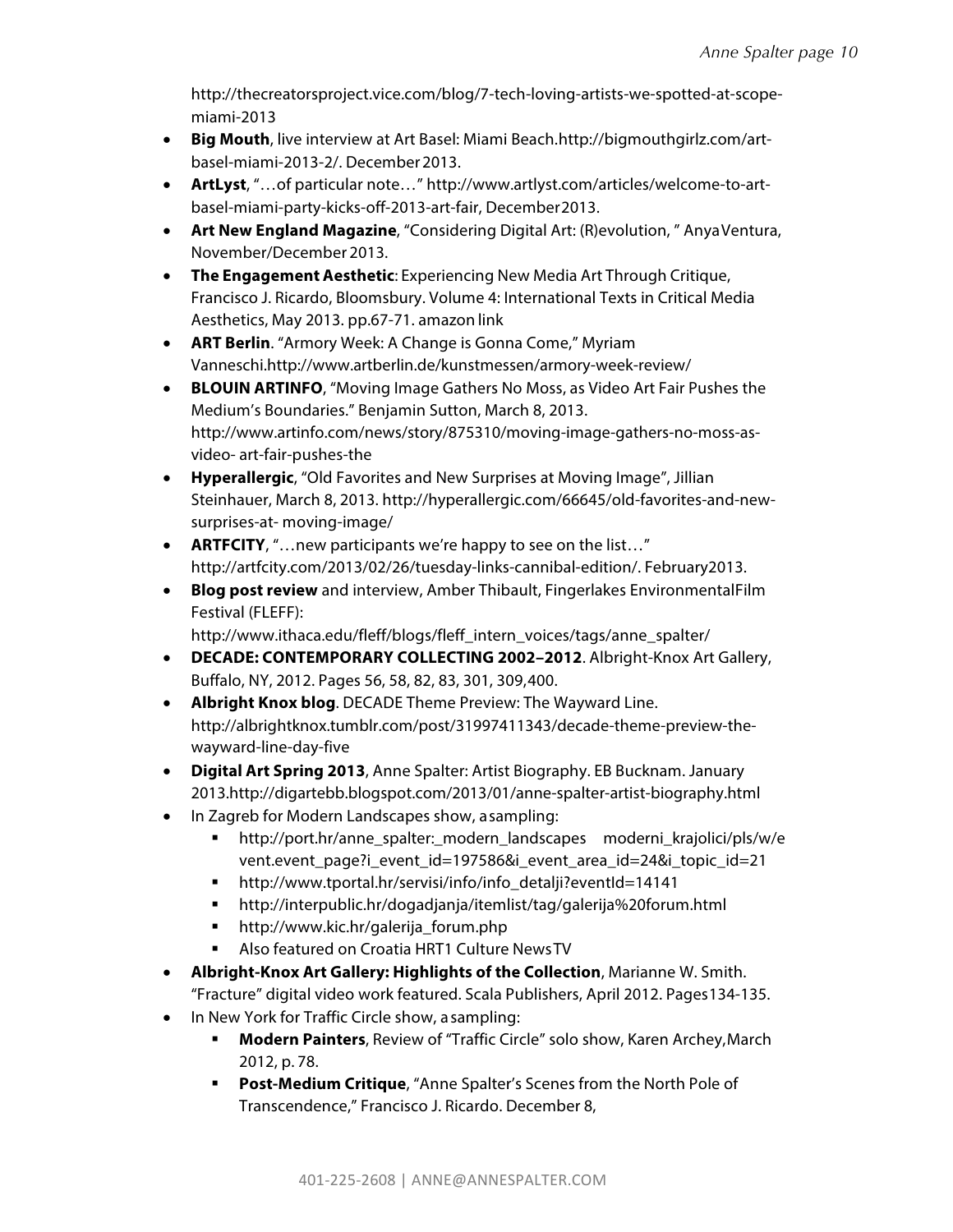2011.http://postmediumcritique.org/blog/2011/12/anne-spalters-scenes-fromthe-north-pole-of-transcendence/

- § **SpykedHeels.com**: Fashion, Art, and Music Blog. Show review.http://www.spykeheels.com/2012/01/14/anne-morgan-spalter-trafficcircle-stephan-stoyanov-gallery-nyc-east-village/. January2012.
- § **InspirationalLunch**, NYC Blog. Show review.http://www.inspirationallunch.com/2012/01/orchard-st-traffic-circleurban-soul.html. January 2012
- § **ArtSlant** Pick-of-the-week. http://www.artslant.com/ny/main. December2011.
- **Sundance Channel Blog**, "Kaleidoscopic Manhattan." Matthew Rodgriguez, http://www.sundancechannel.com/sunfiltered/2011/12/kaleidoscopicmanhattan/. December2011.
- **Vision Magazine**, Artist profile, July2011
- **Providence Phoenix**, review of pieces in "Creative Collective" group show at the Candita Clayton gallery, Greg Cook. http://providence.thephoenix.com/arts/122247 review-leitzel-and-billings-at-as220-and-creat/?page=2#TOPCONTENT. July 17,2011
- **Leaders in Software Art** (LISA) Profile and work descriptions for digital video drawings from Internal Energies series screened on 30-foot LCD screen in New York City.http://softwareandart.com/?p=619. July2011.
- **Printeresting**. "Drawing with Code" by John Pyper. http://www.printeresting.org/2011/05/23/drawing-with-code/. May2011.
- **Interview by Ilari Valbonesi** ROMA: Radio Art fair. http://www.romaradioartfair.it/2011/05/06/roma-the-road-to-contemporary-artanne-morgan-spalter-stephan-stoyanovluxe-gallery-in-new-york-city/. May2011.
- **Digital Brushstrokes blog**, Artist Interview.http://digitalbrushstrokes.blogspot.com/2011/04/anne-morgan-spalterinterview.html.April 2011.
- **GoLocal Blog**, "Trender, Digital Artist Anne Spalter,"http://www.golocalprov.com/lifestyle/trender-digital-artist-anne-spalter/
- **Brown Alumni Magazine**, "Computer Art Comes of Age," March2011. http://www.brownalumnimagazine.com/content/view/2787/
- **RISD VIEWS**, Artist Profile, Fall2001.

## **BOOK**

Spalter, Anne Morgan, The Computer in the Visual Arts, Addison-Wesley, 1999.

## **BOOK REVIEWS**

- *WebMaster #9,* Andres Sanchez, July2001.
- *Brown Alumni Monthly*, Richard P. Morin, "Pixels and Paint", March/April2000.
- *Digital Creativity*, Stuart Mealing, January2000.
- *HOW Now/Technology*, September 1999.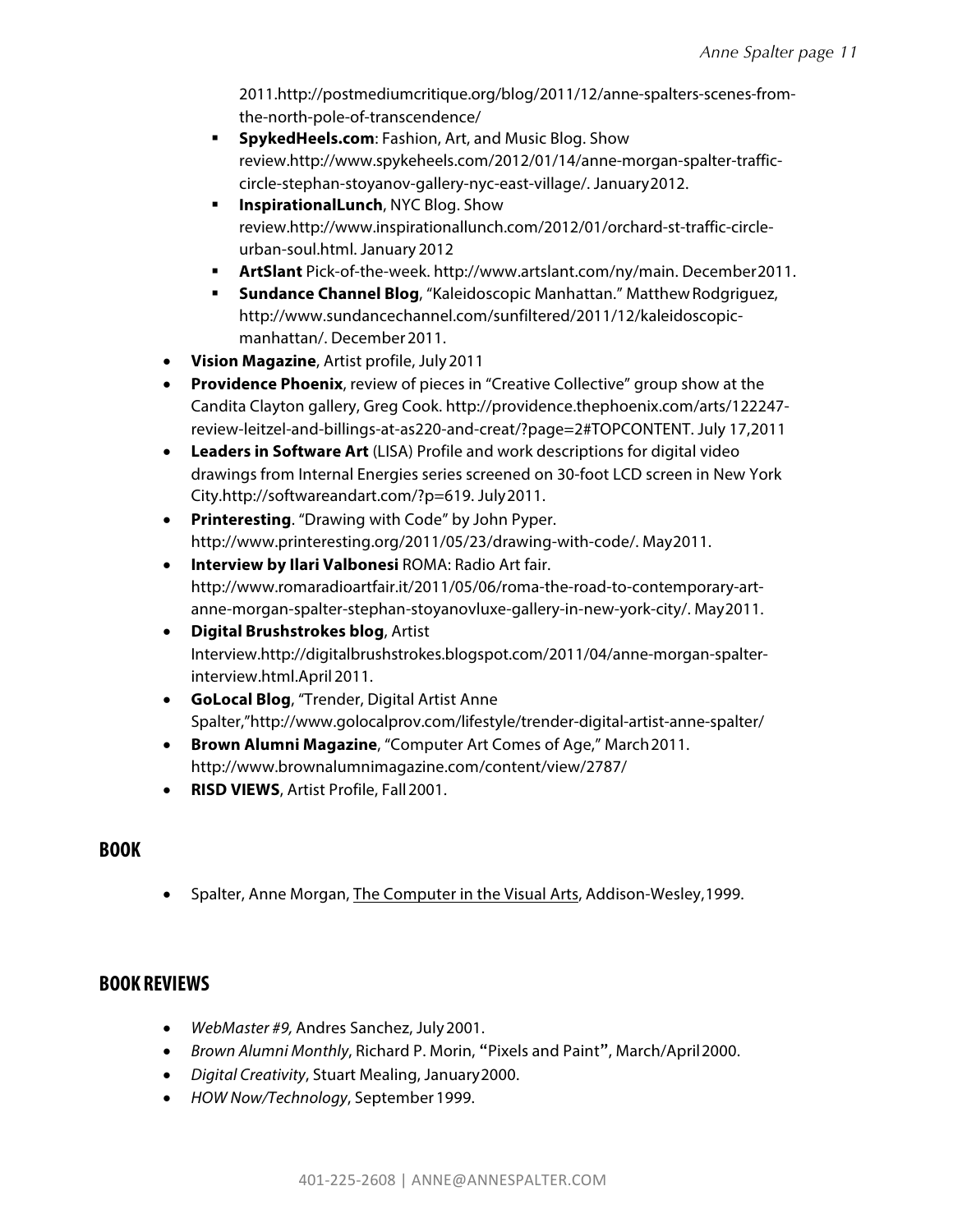- *MIT Technology Review*, Wade Roush, September and October, 1999, Vol 102, No.5
- *SIAM News*, Philip J. Davis, "From Computer Graphics Toward Computer Art",July 1999.
- *USA TODAY* Online, *"A techie's offline summer pleasure … "* July1999.
- *Art2u.com*, an interview (This was also published in hard copy in the Oct 1999 issue of the California Printmaker.) July1999.
- *CGI Magazine*, March 1999.
- *Art Tech Review Guide*, February, 1999.
- *New York Times*, William Safire, "Office Pool" column, December1999.

#### **TALKS &PRESENTATIONS**

- *upcoming*: Artist's Talk, **Creative Technologies Week**, New York, NY, April 29-March 8, 2016.
- Artist Talk, **New York Foundation for the Art** (**NYFA)**, New York, NY, March 30, 2016.
- Artist's Talk, **School of Visual Arts**, New York, NY, December 9,2015.
- Artist's Talk, **Berlin Collective, Phantom Audio**, New York, NY, November 17,2015
- Talk on Art, Space and Higher Dimensions at **The Simons Center for Geometryand Physics,** Stony Brook, NY, November 12, 2015. http://scgp.stonybrook.edu/video\_portal/video.php?id=2372
- Artist's Talk, **The Frontline Club, as part of Lumen Prize Gala Event,** London,UK, September 24, 2015.
- Artists' Talk with Leslie Thornton, **Brattleboro Museum and Art Center**, Brattleboro, VT, August 13, 2015.
- Artist's Talk, **Chinese Academy of Art**, Hangzhou, China, March 23,2015.
- Artist's Talk, **Cynthia-Reeves** at **Independent Art Projects**, North Adams,MA, November 22, 2014.
- Artist's Talk, **Brattleboro Museum and Art Center**, Brattleboro, VT, April 10,2014.
- Artist's Talk, **ATNE** (Art Technology New England), Boston CyberArts Gallery,Jamaica Plain, MA, March 26,2014.
- Artist's Talk, **Rhode Island School of Design**, in conjunction with work in the*Locally Made* show, September 2013.
- Artist's Talk, **Leaders in Software and Art (LISA)** Conference at TheGuggenheim Museum, New York, NY, February,2013.
- "Moving Image Technology of Tomorrow," panel presentation, part of **Moving Image Fair** at the Armory Show, New York, NY. March 10,2012.
- Artist's Talk, **Leaders in Software and Art**, New York City. November2011.
- Artist's talk, "What is Digital Painting?" **Graduate Digital Arts Seminar, The School of Visual Arts**, New York, NY, April2012.
- Collecting Now/New Media, **RISD Museum**, March2011.
- Symposium lecture, Creating, Critiquing, Collecting, Who's Afraid of New Media?, **The Boston Museum of Fine Arts**, Boston, MA, February2010.
- Symposium lecture, Creating, Critiquing, Collecting, Decoding the Digital Symposium,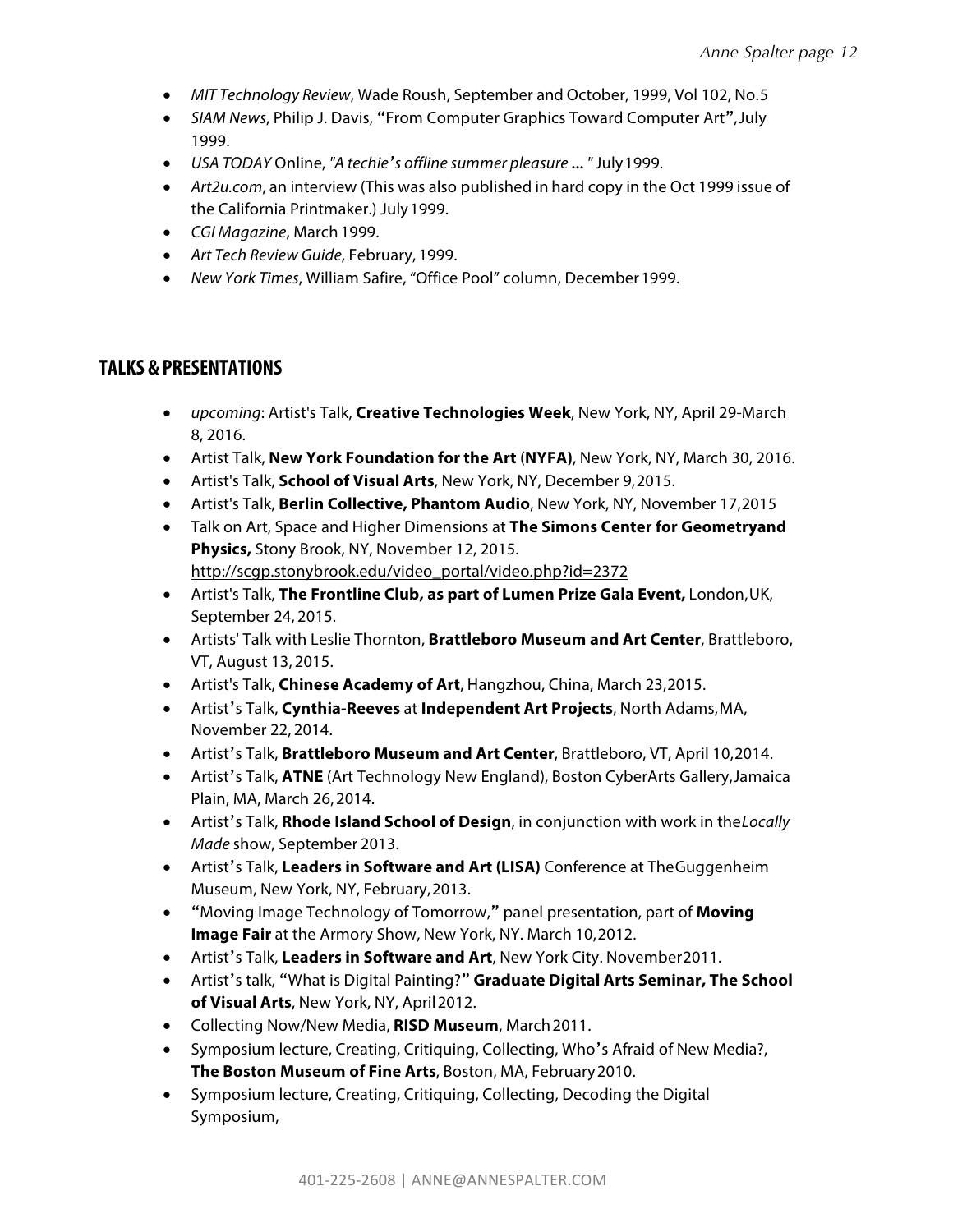- **The Victoria & Albert Museum**, London, UK, February,2010
- Visiting Artist lecture and critiques, Pioneers of Early Computer Art, Digital Nature wintersession course, The **Rhode Island School of Design**, January2010.
- **Harvard University**, Initiative in Innovative Computer lecture series, Digital Visual Literacy, February 2006
- Public lecture and master class at **Richmond University**, *Visual Thinking/Visual Computing*, Richmond Virginia, November2004
- Lecture in **RISD Interior Architecture Program**, *Digital Color*, Providence, RI, April 2004.
- Keynote talk, **Visual Literacy Association**, *Modeling and Visualization Literacy: The Role of Computer Graphics*, Newport, RI, October2003.
- Keynote talk, **MITC Digital Images Symposium**, DePauw University, *The Work of Art in the Age of Digital Reproduction*, Greencastle, IN, August2003.
- **The University of Florida**, Gainesville, FL, Anderson Consulting Digital Artsand Science Lecture Series, *The Computer in the Visual Arts*,2000.
- **Brown University**, Providence, RI, Points on the Compass program, "Interdisciplinary Investigations: Computer Art & Science," January2000.
- **Brown University**, Providence, RI, The Artemis Project, *Computers and Art*, July 2000.
- **Carnegie Mellon HCI Seminar Series**, *New Interaction Techniques for Color Selection*, Carnegie Mellon, Pittsburgh, PA, February2000.
- **Johnson and Wales University**, Providence, RI, *The Computer in the VisualArts, Evolution or Revolution?* November 1999.
- **Richmond University**, Richmond, VA, *The Computer in the Visual Arts, Evolution or Revolution?* October 1999.

### **WORK**

- Artist, **Anne Spalter Studios**, Pawtucket, RI(2009-present)
- Adjunct Lecturer, **Brown University, Department of Computer Science**(2004- 2007).
- Artist in Residence and Visual Computing Researcher, **Brown University, Department of Computer Science**(2004-2007).
- Outreach Coordinator and Artist-in-Residence, **NSF Science and Technology Center for Computer Graphics and Scientific Visualization, Brown University** (1995- 2004).
- Adjunct Lecturer, **Rhode Island School of Design**, Graduate Studies(1991-94).
- Adjunct Lecturer, **Brown University, Department of Visual Art**(1992-94).
- Adjunct Lecturer, **Rhode Island School of Design, Master of Arts in Teaching** (1992- 93).

## **ACADEMIC ARTICLES**

• Martin, F., Spalter, A., Friesen, O., & Gibson, J. (2008). **An Approach to Developing**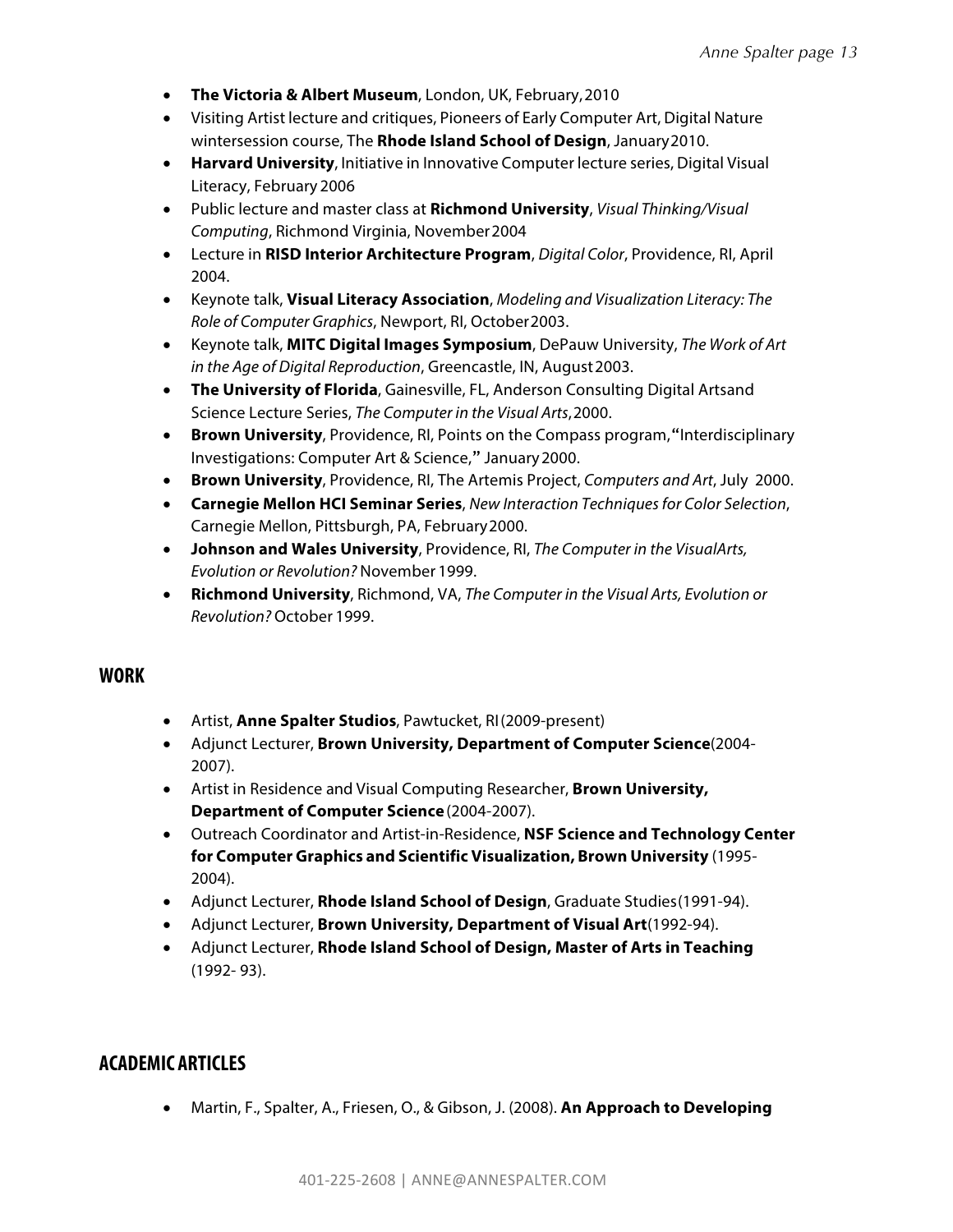**Digital Visual Literacy (DVL**) College and University Media Review. 14, 117-143, (2008).

- Spalter, Anne Morgan and Andries van Dam, **Digital Visual Literacy, TheoryInto Practice**, Volume 47, Issue 2 April 2008 , pages 93 –101.
- Spalter, Anne Morgan, and Tenneson, Dana K. **The Graphics Teaching Tool**,ACM SIGGRAPH 2006 Proceedings, Education Program,(2006).
- Meier, Barbara, Spalter, Anne Morgan, and Karelitz, David, **Interactive Color Palette Tools**, IEEE Computer Graphics and Applications, Volume 24, No. 3,(2004).
- Spalter, Anne Morgan, **Will There Be Computer Art in the Year 2020?** ACM SIGGRAPH 2003 Proceedings, Electronic Art and Animation Catalog,(2003).
- Spalter, Anne Morgan, and van Dam, Andries. **Problems with Using Components in Educational Software**, [an expanded version of the SIGGRAPH 2002 paper of the same name]. Computers and Graphics, V. 27, pp. 329-337,(2003).
- Henry Fuchs, Andries van Dam, Sascha Becker, Loring Holden, Adrian Ilie, Kok-Lim Low, Anne Morgan Spalter, Ruigang Yang, and Greg Welch, **Immersive Electronic Books for Teaching Surgical Procedures**, in Proceedings of CREST Symposium, ICAT 2002, Susumu Tachi, editor. Ohmsha, IOS Press,(2003).
- Spalter, Anne Morgan. **Problems with Using Components in Educational Software**, ACM SIGGRAPH 2002, Proceedings, Conference Abstractsand Applications, (2002).
- Spalter, Anne Morgan, **CyberWork**, RISD VIEWS, (Fall2001).
- Laleuf, Jean R. and Spalter, Anne Morgan, **A Component Repository for Learning Objects: A Progress Report,** Proceedings of the ACM/IEEE Joint Conference on Digital Libraries, (June 2001).
- van Dam, Andries, Forsberg, Andy S., Laidlaw, David L., LaViola Jr., Joseph J., and Simpson, Rosemary M., **Side bar section in Immersive VR for Scientific Visualization, A Progress Report**, IEEE Computer Graphics and Application November/December2000, pp.26-52 (side bar on p. 30).
- Spalter, Anne Morgan and Simpson, Rosemary Michelle, **Considering a Full Range of Teaching Techniques for Use in Interactive Educational Software: A Practical Guide and Brainstorming Session**, Proceedings of IEEE Frontiers in Education (FIE) 2000.
- Spalter, Anne Morgan, Stone, Philip A., Meier, Barb J., Miller, Timothy S., and Simpson, Rosemary Michelle. **Interaction in an IVR Museum of Color: Constructivism Meets Virtual Reality**, [an expanded version of the SIGGRAPH 2000 IVR MuseumPaper], Leonardo, Vol. 35, Issue 1, February2002.
- Spalter, Anne Morgan, Stone, Philip A., Meier, Barb J., Miller, Timothy S., and Simpson, Rosemary Michelle. **Interaction in an IVR Museum of Color**. ACM SIGGRAPH 2000, Proceedings, Conference Abstracts and Applications, and accepted for an upcoming issue of Leonardo, MIT Press,(2000).
- Spalter, Anne Morgan and Simpson, Rosemary Michelle. **Integrating Interactive Computer-Based Learning Experiences Into Established Curricula**. Proceedings ofACM Information Technology in Computer Science Education (ITiCSE) 2000, pp. 116-119. [
- Spalter, Anne Morgan and Simpson, Rosemary Michelle. **Reusable Hypertext Structures for Distance and JIT Learning**. Proceedings of ACM Hypertext 2000, pp.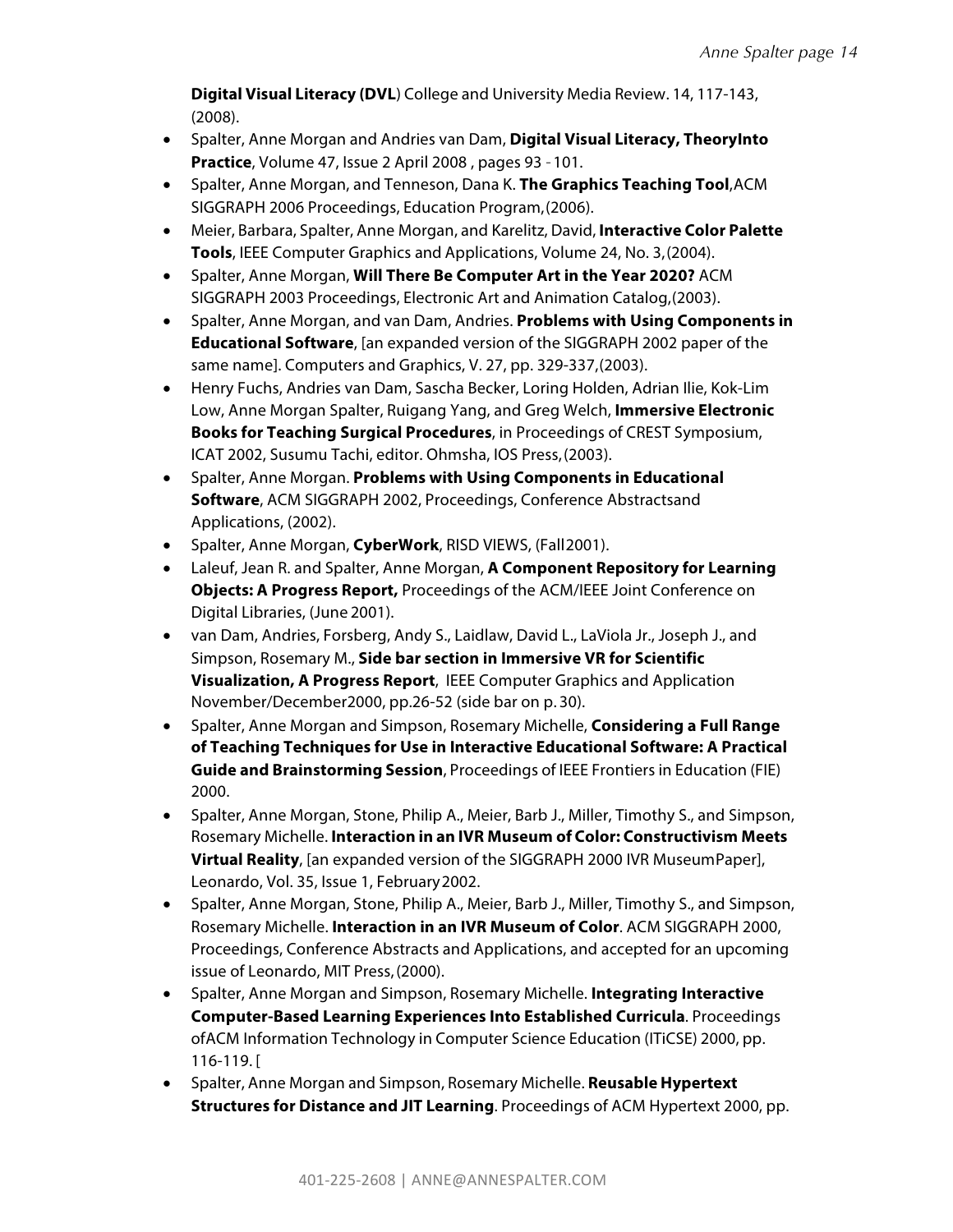29-38,(2000).

• Simpson, Rosemary Michelle, Spalter, Anne Morgan, and van Dam, Andries. Exploratories: **An Educational Strategy for the 21st Century**. ACM SIGGRAPH1999, Proceedings, Conference Abstracts and Applications, pp. 43-45, (1999).

### **PROFESSIONAL ACTIVITIES**

- Reviewer, Leonardo Journal, 2008, 2009, 2011,2012.
- Reviewer, Information & Culture: A Journal of History,2012.
- Member, Awards Committee for SIGGRAPH Distinguished Artist Award forLifetime Achievement in Digital Art,2008-2010
- Reviewer, SIGGRAPH 2006 Art Show
- Member, Editorial Advisory Board, CG Educational Materials Source (CGEMS),(2004- 2008).
- Member, Editorial Board, Journal of Mathematics and Art,(2006-2009).
- Panelist/presenter in SIGGRAPH 2004 Education Forum, "The Technological Imperative in Art and Design Education," (2004).
- Member, Advisory Board, Digital Learning Interactive (now iLrn), Medford, MA,(2000- 2002).
- Member of committee to fund grants to attend the Grace Hopper Celebrationof Women in Computing conference, held September 14-16,(2000).
- SIGGRAPH 99 Course #31, "Why Does it Do That? 10 Mysteries of Computer Artmaking Revealed", Notes published by ACM SIGGRAPH,(1999).
- SIGGRAPH 99 Electronic Schoolhouse Playground exhibit, "The Color Playground," a series of exploratories teaching colortheory.
- Moderator for NSF Virtual Workshop, *Research Foundations for Improvingthe Representation of Women in the Information Technology Workforce*(9/27/99 to10/5/99).
- IEEE FIE (Frontiers in Education) 1996, *"A Summer Workshop in 3D ComputerGraphics and The World Wide Web,"*(1996)
- College Art Association (CAA) Intellectual Property Rights Committee(1995-1997).
- Founder, CAA SIG for Computers in the Visual Arts (SIG-CIVA),(1995).

### **ACADEMIC GRANTS**

- Co-PI of NSF Broadening Participation in Computing (BPC) Grant, *Computationby Design*."
- Co-PI of NSF Advanced Technology Education (ATE) grant, *Digital VisualLiteracy*."
- Grant from Sun Microsystems for continuing work on Java-based education software, 2002, 2003, 2004,2006.
- Co-PI of NSF National Science Digital Library grant #1078520, *A Component Repository and Environment for Creating of Teaching Environments (CREATE),*  September 2000 - September 2002.